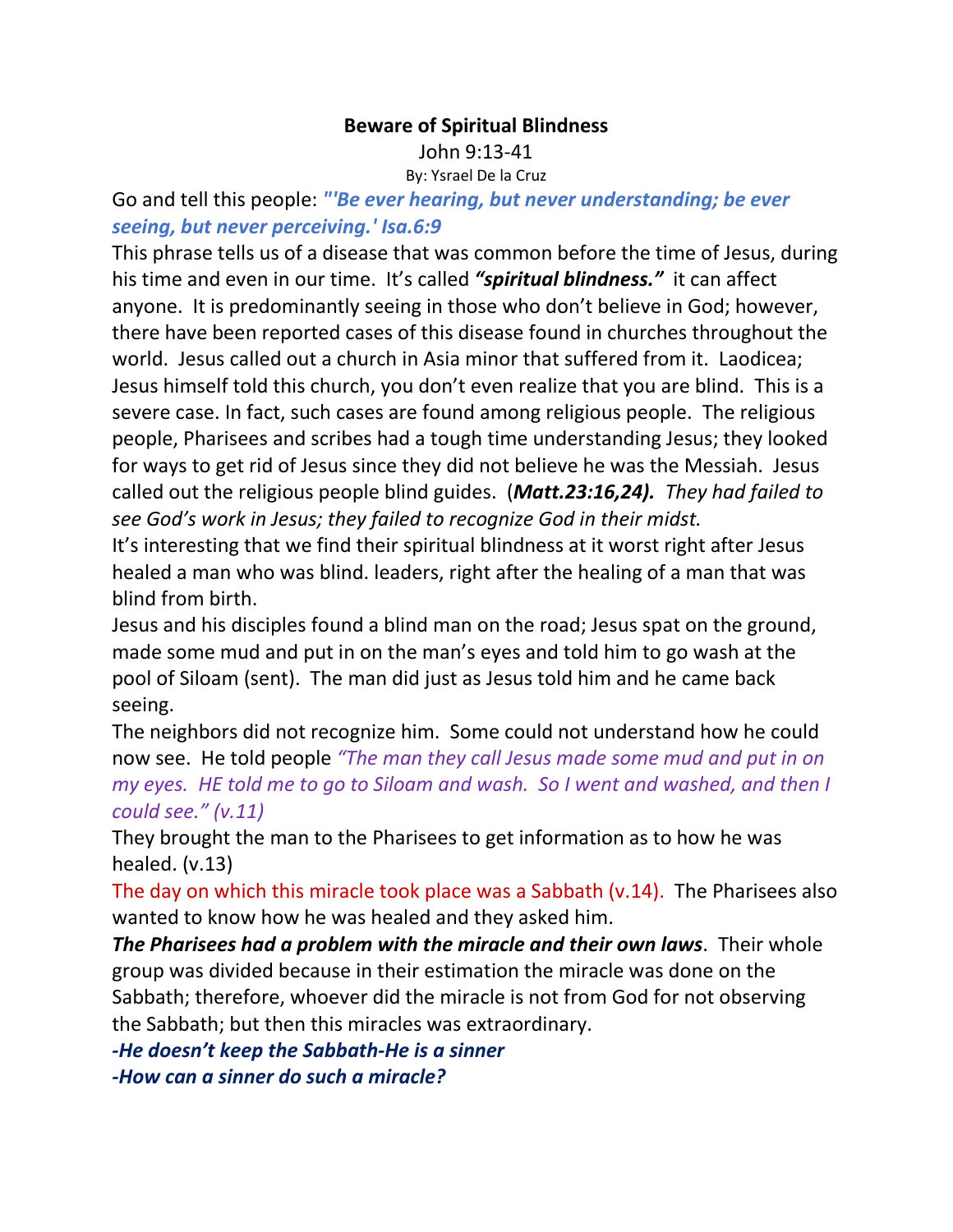The Pharisees had already determined that Jesus wasn't from God. They didn't believe he was the Christ.

# **Spiritual blind people failed to see God at work in their midst.**

The Pharisees were skeptical about the man being totally blind. They even called the parents of the man that was blind to question them regarding their son. Is he your son? Was he really born blind? How is it that he can see now?

The parents confirmed that he was their son, but they didn't know how he was healed. They told the Pharisees to ask him since he is a man already.

### *(V.22) The Pharisees had decided that anyone who acknowledged Jesus as the Messiah would be put out the synagogue.*

## *Spiritual blind people cannot see God in their midst. They cannot see God's works.*

All they wanted to be right about was Jesus to be a sinner for violating their law of the Sabbath. They were blinded by their own laws and traditions.

Think about this. A man who was born blind is healed and all they cared about was that it was done on the Sabbath. *They placed more emphasis on their* 

*customs than on human being.* Instead of praising God for this marvelous healing, they bring the man to question the healing and even though that he was truly born blind. *This man's life was transformed and they don't see it. Why not? They were blinded by their religion.*

This is the problem with spiritual blindness, God is doing works all around them, but they fail to see it. *They are blinded by their selfishness; blinded by their expectations; blinded by their own traditions*

### *They questioned the man a 2nd time (v.24-34) Read*

*Whether he is a sinner I do not know, one thing I know, I was blind and now I see. V.25*

*What did he do to you? I told you already and you didn't listen, why do you want to hear it again? Do you want to become his disciples?....(v.27)*

-They kicked the man out of the synagogue for his firm belief in Jesus. Jesus heard what happened to him and found him and asked him. *"Do you believe in the Son of Man? (v.35-41)*

The man believed in Jesus and worshiped him.

**Check out Jesus' statement which offended the Pharisees. (v.39** "For judgment I came into this world, that those who do not see may see, and those who see may become blind."